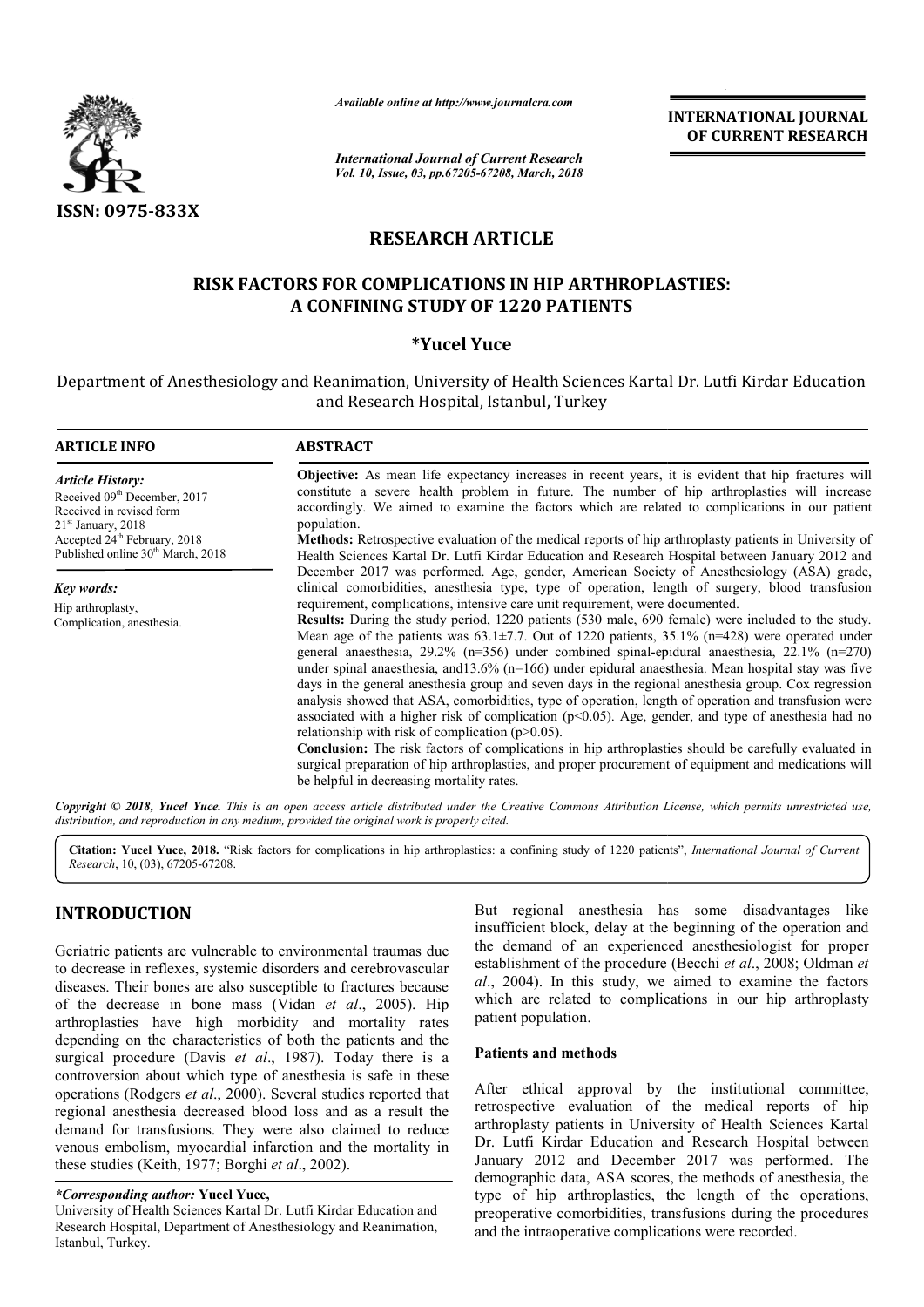For the statistical analysis of the results, SPSS Inc. Released 2008. SPSS Statistics for Windows, Version 17.0. Chicago: SPSS Inc. was used. Descriptive statistics are presented as numbers and percentages for categorical variables, and as means and standard deviation or median for numerical variables. Comparison of the two independent groups of variables was carried out using Student's t-test if the data were normally distributed, or the Mann-Whitney U test when normality criteria were not met. Chi-square analysis evaluated the differences between categorical variables. A statistical  $\alpha$ (alpha) significance level was accepted when the p-value was below 0.05.A Cox multiple regression models were used to assess complication risk (hazard ratio (HR)) with a 95% confidence interval (CI) and with adjusted hazard ratio (aHR) for ASA, age, gender, comorbidities, anesthesia management, type and length of operation, transfusions.

### **RESULTS**

In the period of the study entirely 1220 patients were operated. Mean age of the patients was  $63.1\pm7.7$ . Mean length of the operations was 244.7±57.8 minutes (Table 1).

**Table1.The distribution of various characteristics (Mean ±SD)**

| Variable                 | $Mean \pm SD$    |
|--------------------------|------------------|
| Age (year)               | $63.1 \pm 7.7$   |
| Weight(kg)               | $66.5 \pm 4.5$   |
| Length(cm)               | $159 \pm 24.7$   |
| Length of operation(min) | $244.7 \pm 57.8$ |

**Table 2. The distribution of various characteristics (n; %)**

| Variable                |                               | N   | $\frac{0}{0}$ |
|-------------------------|-------------------------------|-----|---------------|
|                         | I                             | 143 | 11.8          |
| <b>ASA</b>              | $_{\rm II}$                   | 410 | 33.6          |
|                         | Ш                             | 519 | 42.5          |
|                         | <b>IV</b>                     | 148 | 12.1          |
|                         | 50-59                         | 420 | 34.7          |
| Age (year)              | 60-69                         | 590 | 48.8          |
|                         | 70-79                         | 160 | 13.2          |
|                         | 80<                           | 40  | 3.3           |
| Gender                  | Female                        | 690 | 56.6          |
|                         | Male                          | 530 | 43.4          |
|                         | <b>HT</b>                     | 340 | 27.9          |
| Comorbidities           | <b>COPD</b>                   | 260 | 21.3          |
| (In total 710 patients) | <b>DM</b>                     | 70  | 5.7           |
|                         | CAD                           | 20  | 1.6           |
|                         | General                       | 428 | 35.1          |
|                         | Combined Spinal-              | 356 | 29.2          |
| Anesthesia management   | Epidural                      |     |               |
|                         | Spinal                        | 270 | 22.1          |
|                         | Epidural                      | 166 | 13.6          |
| Type of operation       | <b>Total Hip Arthroplasty</b> | 783 | 64.2          |
|                         | Partial Hip Arthroplasty      | 437 | 35.8          |
| of<br>Length            | 100-199                       | 200 | 16.4          |
| operation(min)          | 200-299                       | 770 | 63.1          |
|                         | 300<                          | 250 | 20.5          |
|                         | Hypotension                   | 53  | 4.3           |
| Complications           | Bradycardia                   | 60  | 4.9           |
| (In total 118 patients) | Cardiac arrest                | 2   | 0.2           |
|                         | Emboli                        | 3   | 0.2           |
| Transfusion during the  | <b>Total Hip Arthroplasty</b> | 682 | 55.9          |
| operation               | Partial Hip Arthroplasty      | 89  | 7.3           |
| (In total 771 patients) |                               |     |               |

ASA: American Society of Anesthesiology, HT: Hypertension,

 COPD: Chronic Obstructive Pulmonary Disease, DM: Diabetes Mellitus, CAD: Coronary Artery Disease

690 (56.6%) of the patients were male, and 530 (43.4%) of them were female. 145 (11.8%) of the patients were in ASA I, 410(33.6%) of them were in ASA II, 519 (42.5%) of them

were in ASA III, and 148 (12.1%) of them were in ASA IV group. The type of anesthesia was general anesthesia in 428 (35.1%) patients, combined spinal-epidural anesthesia in 356 (29.2%) patients, spinal anesthesia in 270 (%22,2) patients and epidural anesthesia in 166 (13.6%) patients. 783 (64.2%) of the operations were total hip arthroplasty, and 437 (35.8%) of them were partial hip arthroplasty (Table 2).

In 710 of the total 1220 patients, there were preoperative comorbidities. These comorbidities were Hypertension (HT) in 340 patients, Chronic Obstructive Pulmonary Disease (COPD) in 260 patients, Diabetes mellitus (DM) in 70 patients and Coronary Artery Disease (CAD) (Table2). The number of transfusions was significantly high in total hip arthroplasty group ( $p$ <0.05) (Table 3).

**Table 3. Distribution of transfusions due to the type of operation**

| Type of operation             | Transfusion (In total 771 patients) |      |     |
|-------------------------------|-------------------------------------|------|-----|
|                               | n                                   |      |     |
| <b>Total Hip Arthroplasty</b> | 682                                 | 55.9 | 0.0 |
| Partial Hip Arthroplasty      | 89                                  | 72   |     |
| $*P<0.05$ ; significant       |                                     |      |     |

In 118 of the total 1220 patients, there were complications during the surgery. When we examine these complications, hypotension in 53 patients (4.3%) and bradycardia in 60 patients (4.9%) were the most common two complications. Pulmonary embolism in 3 patients (0.2%) and cardiac arrest in 2 patients after insertion of the cement were rare complications. These two cardiac arrest patients were in spinal anesthesia group. We observed hypotension in 12% of the general anesthesia group and 30% of the regional anesthesia group (Table 2). There was no significant difference between different types of anesthesia about the complications  $(p>0.05)$ (Table 4).

**Table 4. Distribution of complications due to anesthesia management**

| Anesthesia management    |    | Complications (In total 118 patients) |       |
|--------------------------|----|---------------------------------------|-------|
|                          | n  | $\frac{0}{0}$                         |       |
| General                  | 35 | $(29.6\%)$                            |       |
| Combined Spinal-Epidural | 29 | $(24.6\%)$                            |       |
| Spinal                   | 28 | (23.7%)                               | 0,768 |
| Epidural                 | 26 | $(22.1\%)$                            |       |
| p>0.05                   |    |                                       |       |

The hospitalization frequency in intensive care unit was 40% in general anesthesia group and 25% in regional anesthesia group. Meantime of discharge was five days in regional anesthesia group and seven days in general anesthesia group. The intraoperative mortality rate was 0.2% and the mortality within postoperative 30 days was 6.2% (Table 2).

In the multivariable Cox regression model adjusted for age, gender, comorbidities, anesthesia management, type and length of operation, transfusions, ASA (aHR=1.5 (95% CI: 1.0–2.2), p=0.02) comorbidites (aHR=1.5 (95% CI: 1.1–2.0), p=0.003), type of operation (aHR=1.5 (95% CI: 1.1–2.0), p=0.02), length of operation (aHR=1.5  $(95\% \text{ CI: } 1.1-2.0)$ , p=0,011) and transfusion(aHR= $1.5$  (95% CI: 1.1–2.0), p=0.002) were associated with a higher risk of complication  $(p<0.05)$ . Age, gender and type of anesthesia had no relationship with risk of complication (p>0.05) (Table 5) (Graphic 2).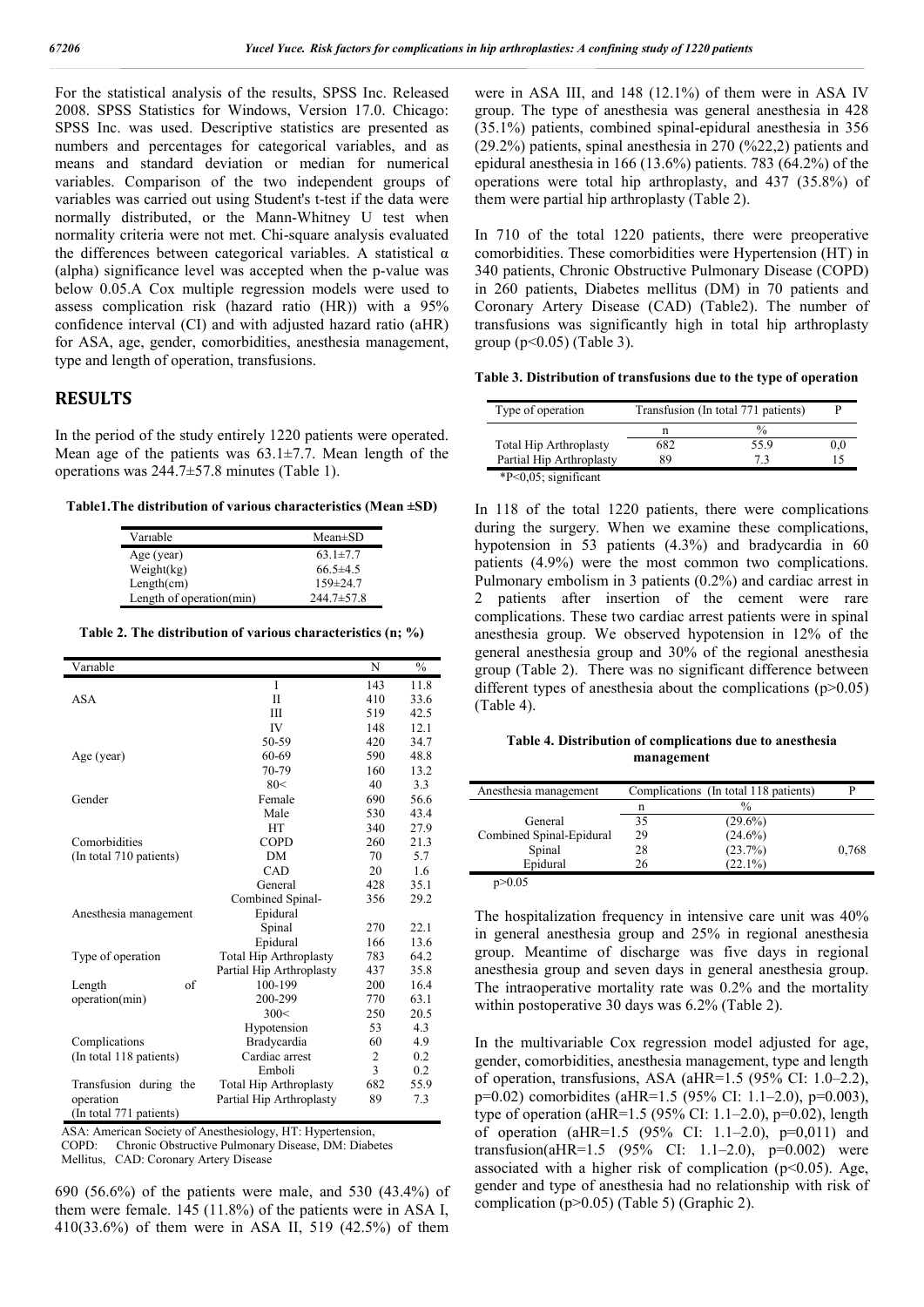**Table 5. Regression analysis of various parameters with complications in the operations**

| Parameter             | Pearson Correlation | P value              |
|-----------------------|---------------------|----------------------|
| Age                   | 0,003               | 0,486                |
| Gender                | 0.031               | 0.371                |
| ASA                   | 0,193               | $0.02^{\degree}$     |
| Comorbidites          | 0,252               | $0.003$ <sup>*</sup> |
| Anesthesia management | 0,013               | 0,445                |
| Type of operation     | 0,192               | $0.02^{\degree}$     |
| Length of operation   | 0.215               | 0.011                |
| Transfusion           | 0,352               | $0.002*$             |



**Graphic 1. Distribution of operations due to years**



**Graphic 2. Partial regression plot**

#### **DISCUSSION**

Today, the anesthesia management in hip arthroplasties is a controversial issue. Several researchers studied which method of anesthesia is safe in these patients and published a metaanalysis concerning the decrease of risk of mortality, venous embolism, intraoperative blood loss and myocardial infarction by regional anesthesia such as spinal and epidural anesthesia (Rodgers *et al*., 2000; Salvati *et al*., 2000; Neuman *et al*., 2012). Many factors may have a role in morbidity and mortality in hip arthroplasties, but the way of anesthesia have a limited effect in decreasing the mortality and morbidity in these patients. The choice of anesthesia method depends on the preference of the patient, comorbidities of the patient, the experience of the anesthesiologist and the type of the surgery (Karaca *et al*., 2012; Luger *et al*., 2010). In our study, both general and regional anesthesia was used in patients, and the frequency of regional techniques (spinal, epidural and combined) was 64.9%. In a study, the authors conclude that there was a tendency to regional methods in these operations (Liu *et al*., 2009).

Our results are compatible with this review with a higher number of regional anesthesia. Regional anesthesia was preferred in patients with older ages, higher ASA scores and with several comorbidities but our results offered no relationship with the complications observed during the operations in Cox regression analysis. Also, the number of complications seen in different types of the anesthesia techniques were not significantly different. Several studies concluded many factors affecting the morbidity and the mortality after administration of different anesthesia techniques. Advanced age, cardiovascular and pılmonary disorders, diabetes mellitus, were reported to have a relationship with the increase in mortality independent from the type of the anesthesia (Mangano *et al*., 1990; Larsen *et al*., 1987; Bilsel *et al*., 2013; Kopp *et al*., 2009; Meyer *et al*., 2000). There are not so many studies about the mortality in hip arthroplasties performed with general or regional anesthesia. The mortality rate within one year after hip arthroplasty was 25% (Liu *et al*., 2009). In another retrospective study, mortality in 30 days after the operation was 4.4% in general anesthesia group and 5.4% in regional anesthesia group (O'Hara, 2009).

Intraoperative mortality rate was 0.2%, the mortality rate within 30 days after the operation was 6.4% (4.6% in regional anesthesia; 4.8% in general anesthesia) in our study. Our results are compatible with the results of the previous reviews. The most common intraoperative complication in our patient group was hypotension. It was 12% in general anesthesia group and 30% in regional anesthesia group. Hypotension in these patients was an expected symptom due to loss of vascular tonus in regional anesthesia (O'Hara *et al*., 2000). The prominent hypotension observed after implication of the cement may result in cardiac arrest and death. Cardiac arrest was observed in 2 patients, and embolism was recorded in 3 patients after insertion of the cement. All of these patients had a positive response to cardiopulmonary resuscitation. Pulmonary embolism is a destructive complication of the total hip arthroplasty. Its incidence is 0,2-2% (Meyer *et al*., 2000). Regional anesthesia may decrease profound venous thrombosis incidence from 56% to 29% and pulmonary embolism from 20% to 7.2% (19). Epidural anesthesia was reported to reduce stress response to the surgical operation, postoperative hypercoagulopathy and postoperative respiratory depression (Go, 1996; Önal, 2005). It also decreases the intraoperative bleeding and the demand for transfusion (Morrison *et al*., 1998). One may think that regional techniques may delay the beginning of the operation due to the delay of maintenance of the block, the probability of return to general anesthesia but Parker *et al*. (Parker, 2006) reported that the method of anesthesiology has no role in the length of anesthesia. Our results are also compatible with this study. Another concept in this concern is the demand of intensive care unit follow up of these patients. 40% of the patients in general anesthesia group and 25% of the patients in regional anesthesia group were hospitalized in intensive care unit. We think that comorbidities of the patients have a central role in demand of intensive care unit follow up. Kaufmann *et al*., 2002 reported the decrease of intensive care unit follow up in patients with regional anesthesia in hip arthroplasty operations. Regional anesthesia may also decrease the mechanical ventilation in intensive care unit follow up (Weissman, 2000). Meantime of discharge was five days in regional anesthesia group and seven days in general anesthesia group. These numbers were also compatible with the calculated 4.5 days of discharge in a recent study (Liu